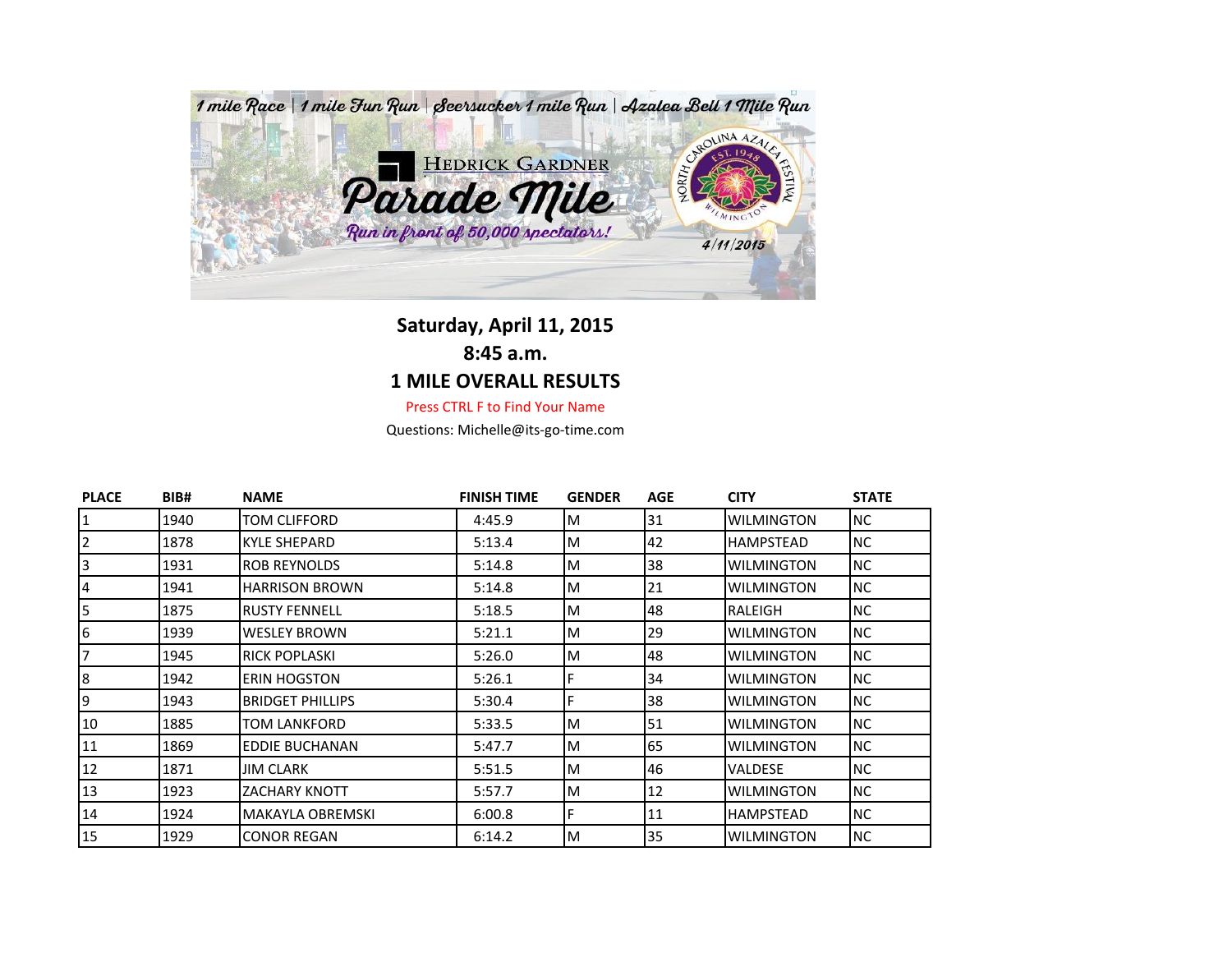| 16 | 1870 | ZACHARY BUTRITE                | 6:16.5  | M  | 12             | LELAND              | <b>NC</b> |
|----|------|--------------------------------|---------|----|----------------|---------------------|-----------|
| 17 | 1879 | DAN HALVORSON                  | 6:17.0  | M  | 38             | WILMINGTON          | <b>NC</b> |
| 18 | 1922 | <b>MARY MARGARET MCEACHERN</b> | 6:21.1  | F  | 44             | <b>WILMINGTON</b>   | <b>NC</b> |
| 19 | 1866 | AMY ALEXANDER- CLARK           | 6:25.3  | F  | 38             | VALDESE             | <b>NC</b> |
| 20 | 1884 | JOANNE HARCKE                  | 6:30.5  | Ë  | 48             | <b>WILMINGTON</b>   | <b>NC</b> |
| 21 | 1954 | WALKER TAYLOR                  | 6:32.3  | M  | 53             | WILMINGTON          | <b>NC</b> |
| 22 | 1921 | RENEE ZUKERMAN                 | 6:50.5  | F  | 48             | <b>WILMINGTON</b>   | <b>NC</b> |
| 23 | 1873 | JONATHAN DAVIS                 | 7:24.6  | M  | 30             | WILMINGTON          | <b>NC</b> |
| 24 | 1877 | <b>CAROLINE FLAX</b>           | 7:36.4  | F  | 13             | WILMINGTON          | <b>NC</b> |
| 25 | 1946 | MIKE BURKINSHAW                | 7:48.7  | M  | 50             | WILMINGTON          | <b>NC</b> |
| 26 | 1920 | <b>CHRISTINE TANHUECO</b>      | 7:55.0  | F  | 43             | WILMINGTON          | <b>NC</b> |
| 27 | 1938 | STEPHANIE WALTERS              | 7:55.6  | F  | 37             | WILMINGTON          | <b>NC</b> |
| 28 | 1944 | KATIE BARBOUR                  | 8:02.6  | F  | 30             | <b>WILMINGTON</b>   | <b>NC</b> |
| 29 | 1950 | EMMA LEWIS                     | 8:10.0  | F  | 11             | <b>WILMINGTON</b>   | <b>NC</b> |
| 30 | 1872 | <b>ERIN COLLINS</b>            | 8:12.2  | Ë  | 35             | WILMINGTON          | <b>NC</b> |
| 31 | 1876 | MICHELLE FILLION               | 8:26.5  | F  | 33             | WILMINGTON          | <b>NC</b> |
| 32 | 1932 | WITT REYNOLDS                  | 8:28.4  | M  | $\overline{7}$ | WILMINGTON          | <b>NC</b> |
| 33 | 1949 | <b>KELLI TAYLOR</b>            | 8:29.5  | F  | 43             | <b>DAVIS</b>        | CA        |
| 34 | 1951 | ERICA LEWIS                    | 8:32.1  | F. | 45             | WILMINGTON          | <b>NC</b> |
| 35 | 1952 | ETTA JABALEY                   | 8:35.1  | F  | l8             | WILMINGTON          | <b>NC</b> |
| 36 | 1953 | MARK JABALEY                   | 8:35.9  | M  | 42             | WILMINGTON          | <b>NC</b> |
| 37 | 1933 | JOLIE RUSS                     | 8:40.0  | F  | 41             | WILMINGTON          | <b>NC</b> |
| 38 | 1926 | <b>BENNETT RAPP</b>            | 8:42.1  | F  | $\overline{7}$ | <b>WILMINGTON</b>   | <b>NC</b> |
| 39 | 1867 | AKI ATSUMI                     | 9:19.3  | М  | 36             | WILMINGTON          | <b>NC</b> |
| 40 | 1874 | CATHERINE DRUMMOND             | 9:19.3  | Ë  | 35             | <b>WILMINGTON</b>   | <b>NC</b> |
| 41 | 1948 | BRENDA DU                      | 9:24.2  | F  | 19             | WILMINGTON          | <b>NC</b> |
| 42 | 1955 | <b>CARSON SIKORSKI</b>         | 9:36.9  | M  | 13             | WILMINGTON          | <b>NC</b> |
| 43 | 1928 | <b>KNOX RAPP</b>               | 9:41.8  | M  | 9              | <b>WILMINGTON</b>   | <b>NC</b> |
| 44 | 1927 | <b>HEATHER RAPP</b>            | 9:42.2  | F. | 39             | <b>WILMINGTON</b>   | <b>NC</b> |
| 45 | 1956 | LILY SIKORSKI                  | 9:45.1  | F. | 11             | WILMINGTON          | <b>NC</b> |
| 46 | 1930 | PATRICK REGAN                  | 9:55.2  | M  | 8              | WILMINGTON          | <b>NC</b> |
| 47 | 1868 | ERIN BLANDING                  | 10:45.1 | F  | 14             | <b>CASTLE HAYNE</b> | <b>NC</b> |
| 48 | 1919 | DONNA SANTANGELO               | 10:48.3 | F  | 41             | <b>WILMINGTON</b>   | <b>NC</b> |
| 49 | 1947 | JO ANN BURKINSHAW              | 11:32.3 | F. | 48             | <b>WILMINGTON</b>   | <b>NC</b> |